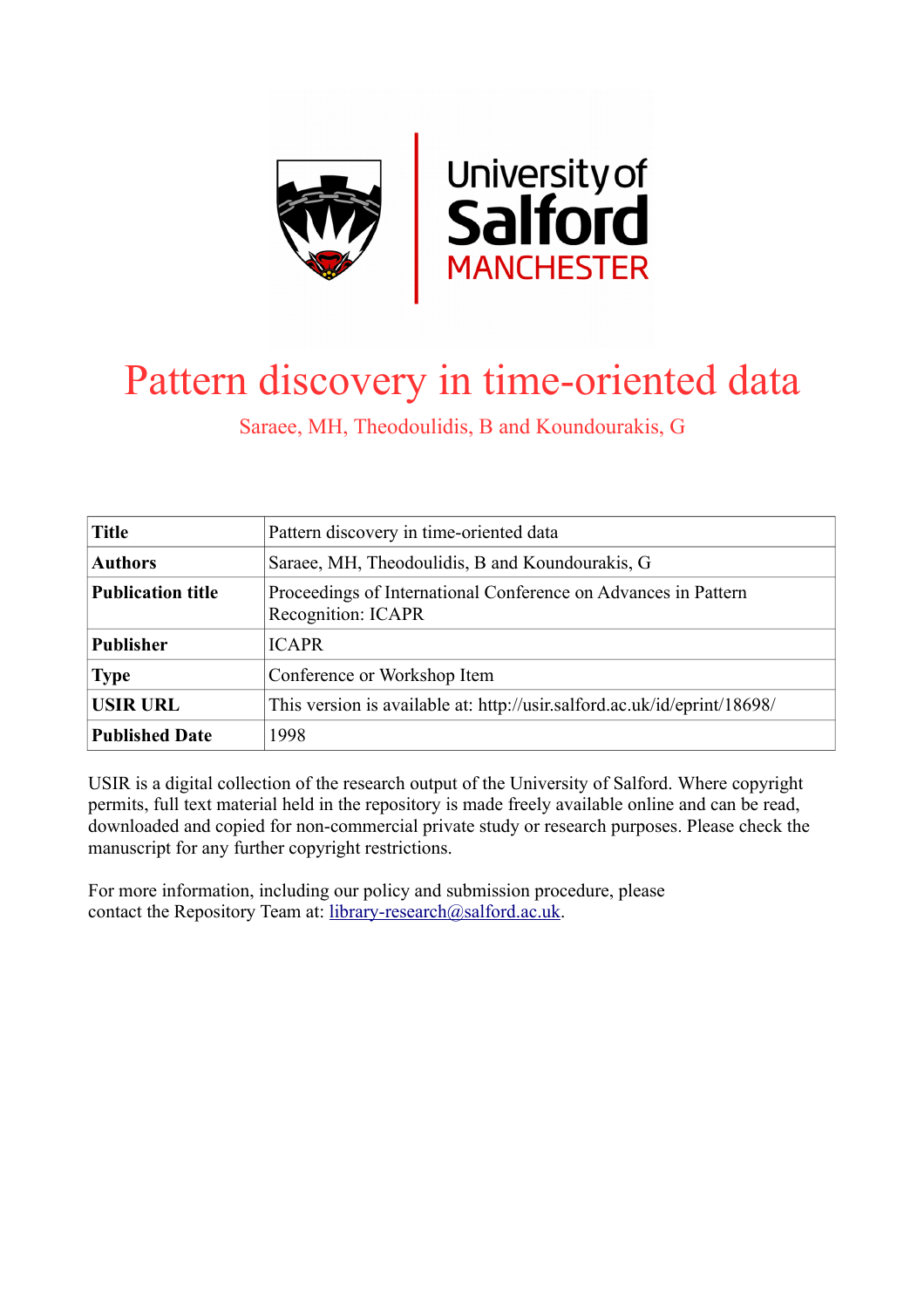## PATTERN DISCOVERY IN TIME-ORIENTED DATA

Mohammad Saraee, George Koundourakis and Babis Theodoulidis

TimeLab Information Management Group Department of Computation, UMIST, Manchester, UK

Email: saraee, koundour, babis@co.umist.ac.uk

#### ABSTRACT

We present a data mining system, EasyMiner which has been developed for interactive mining of interesting patterns in time-oriented databases. This system implements a wide spectrum of data mining functions, including generalisation, characterisation, classification, association and relevant analysis. By enhancing several interesting data mining techniques, including attribute induction and association rule mining to handle time-oriented data the system provide a user friendly, interactive data mining environment with good performance. These algorithms were tested on time-oriented medical data and experimental results show that the algorithms are efficient and effective for discovery of pattern in databases.

#### INTRODUCTION

Knowledge Discovery in Databases (KDD) is the effort to understand, analyse, and eventually make use of the huge volume of data available. According to Fayyad et al. [1] KDD is the non trivial process of identifying valid, novel, potentially useful, and ultimately understandable patterns in data. In their opinion, there are usually many steps in a KDD process including selection, pre-processing, transformation, data mining, and interpretation/ evaluation of the results as shown in Figure 1. As seen in the Figure data mining is only one step of the process, involving the application of discovery tools to find interesting patterns from targeted data, but in the research community most often the term data mining and KDD have been used interchangeably.

Finding patterns in databases is the fundamental operation behind several common data mining tasks, including association rule [2] and sequential pattern mining[3]. Data mining is the process of applying machine learning and other techniques to classical databases in order to extract implicit, previously unknown and potential useful patterns from database [4]. Time is an important aspect of all real-world phenomena. Conventional databases model an enterprise as it changes dynamically by a snapshot at a particular point in time. As information is updated in a conventional database, its old, out-of-date data is discarded forever, its changes over time are thus lost.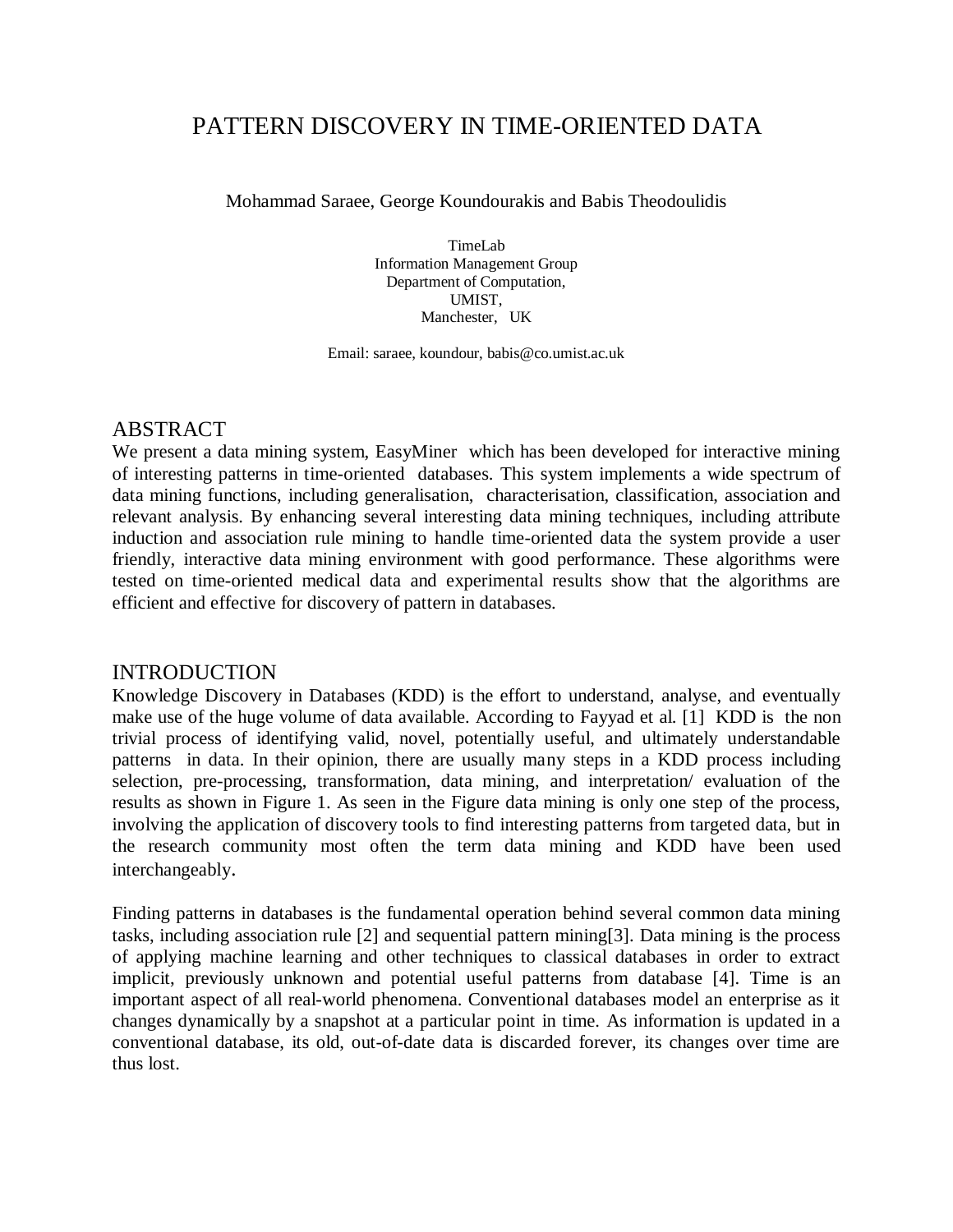But in many situations, this snapshot-type of database is inadequate. They cannot handle queries related to any historical data. For many applications such as accounting, banking, GIS systems and medical data the changes made their databases over time are a valuable source of information which can direct their future operation. The pattern discovered from conventional databases has limited value since the temporal nature of data is not taken into account but only the current or latest snapshot.

In the rest of the paper the data mining techniques used by Easy Miner for discovering interesting patterns from time-oriented database are described. In section 2 relevance analysis method is presented with examples from medical domain. In section 3 association rules mining technique is presented and section 4 describes Easy Miner approach to pattern discovery by mining classification rules. Section 5 concludes with a summary of the paper and outline of the future work.



**Figure 1.** The knowledge discovery process

### 1 Relevance Analysis

As we know from real life, several facts are relevant with each other and there is a strong dependence between them, for example *Age* is relevant to *Date of Birth*, *Title(Mr, Mrs, Miss)* is relevant to *Sex* and *Marital Status*. This kind of knowledge is qualitative and it is quite useful to mine it from large databases that hold information about many objects(fields). For example a bank could look in its data and identify which are the factors that it should take in mind in order to give a Credit Limit to a customer. As we found by using EasyMiner *Credit Limit* is relevant to *Account Status*, *Monthly Expenses*, *Marital Status*, *Monthly Income*, *Sex* and etc.

A number of statistical and machine learning techniques for relevance analysis have been proposed until now. The most popular and acceptable approach in the data mining community, is the method of measuring the *uncertainty coefficient[4]*.

Let us suppose that the generated set from the collection of task relevant data is a set *P* of *p* data records. Suppose also, that the interesting attribute has *m* distinct values defining by this way *m*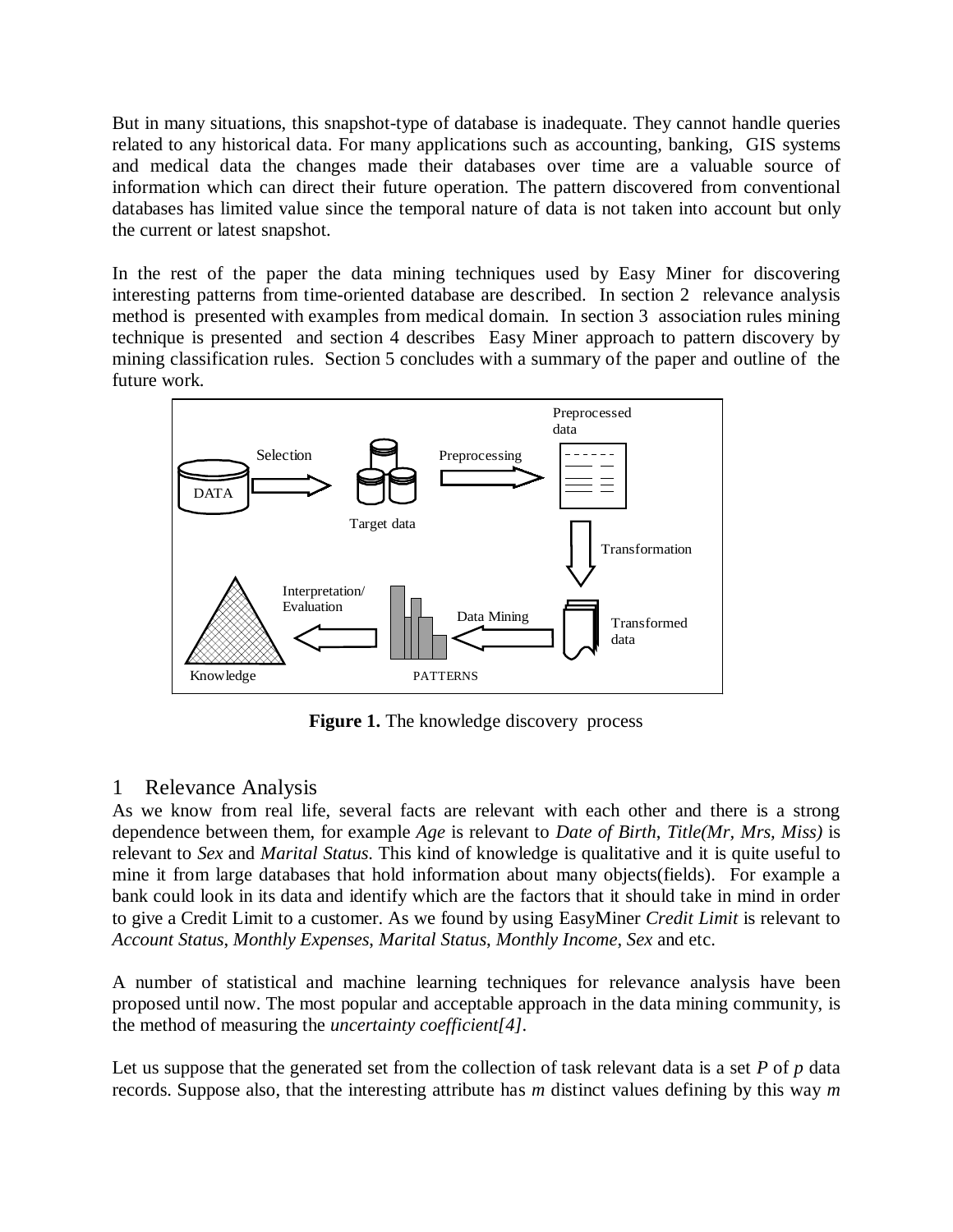discrete classes  $P_i$  (i=1,..., m). If P contains  $p_i$  records for each  $P_i$ , then a random selected record belongs to class  $P_i$  with probability  $p_i/p$ . The expected information needed to classify a given

sample is given by: 
$$
I(p_1, p_2, ..., p_m) = -\sum_{i=1}^{m} \frac{p_i}{p} \log_2 \frac{p_i}{p}
$$

An attribute A with values  $\{a_1, a_2,..., a_k\}$  can be used to partition P into  $\{C_1, C_2,..., C_k\}$ , where  $C_i$  contains those records in C that have value  $a_i$  of A. Let  $C_j$  contain  $p_{ij}$  records of class  $P_i$ . The expected information based on the partitioning using as split attribute the A, is:

$$
E(A) = \sum_{j=1}^{k} \frac{p_{ij} + ... + p_{mj}}{p} I(p_{ij} + ... + p_{mj})
$$

So, the information gained by partitioning on attribute A is:  $gain(A) = I(p_1, p_2,..., p_m) - E(A)$ 

The uncertainty coefficient U(A) for attribute A is obtained by normalising the information gain of A so that  $U(A)$  ranges from 0 to 1. The value 0 means that there is significant independence between the A and the interesting attribute, and 1 means that there is strong relevance between the two attributes. The normalisation of  $U(A)$  is achieved by the following equation:

$$
U(A) = \frac{I(p_1, p_2, ..., p_m) - E(A)}{I(p_1, p_2, ..., p_m)}
$$

It is upon the user to keep the *n* most relevant attributes, or all the attributes that have value of uncertainty coefficient greater than a pre-specified minimum threshold[4].

#### 2 Classification

Classification is an essential issue in data mining. Classification partitions massive quantities of data into sets of common characteristics and properties[5],[6]. This procedure can be described as follows.

We are given a large population database that contains information about population instances. The population is known to comprise of *m* groups (classes), but the population instances are not labelled with the group identification. In addition, a population sample is given (much smaller than the population but representative of it) called *training set*. In this training set, each tuple is assumed to belong to a predefined class, as determined by one of its attributes, called *class label*. Figure 2 shows a part from a sample training set of the medical database, where each record represents a patient. The purpose of classification is to discover and analyse the rules that govern the training set, in order to apply them into the whole population of database and get the class label of every instance of it.

|          | <b>Sex</b> |           | Date of Birth Date of Stroke | <b>Lived</b> |          |
|----------|------------|-----------|------------------------------|--------------|----------|
| $\cdots$ | Male       | 9/21/1924 | 9/23/94                      | Died         | $\cdots$ |
| $\cdots$ | Female     | 5/8/1921  | 12/10/94                     | Died         | $\cdots$ |
| $\cdots$ | Male       | 1/18/34   | 2/7/94                       | Survived     |          |
| $\cdots$ | Male       | 9/26/1925 | 11/13/94                     | Survived     | $\cdots$ |
| $\cdots$ | Female     | 3/28/51   | 12/9/94                      | Died         | $\cdots$ |
| $\cdots$ | Male       | 1/19/34   | 2/7/94                       | Survived     |          |

**Figure 2:** Sample Training Set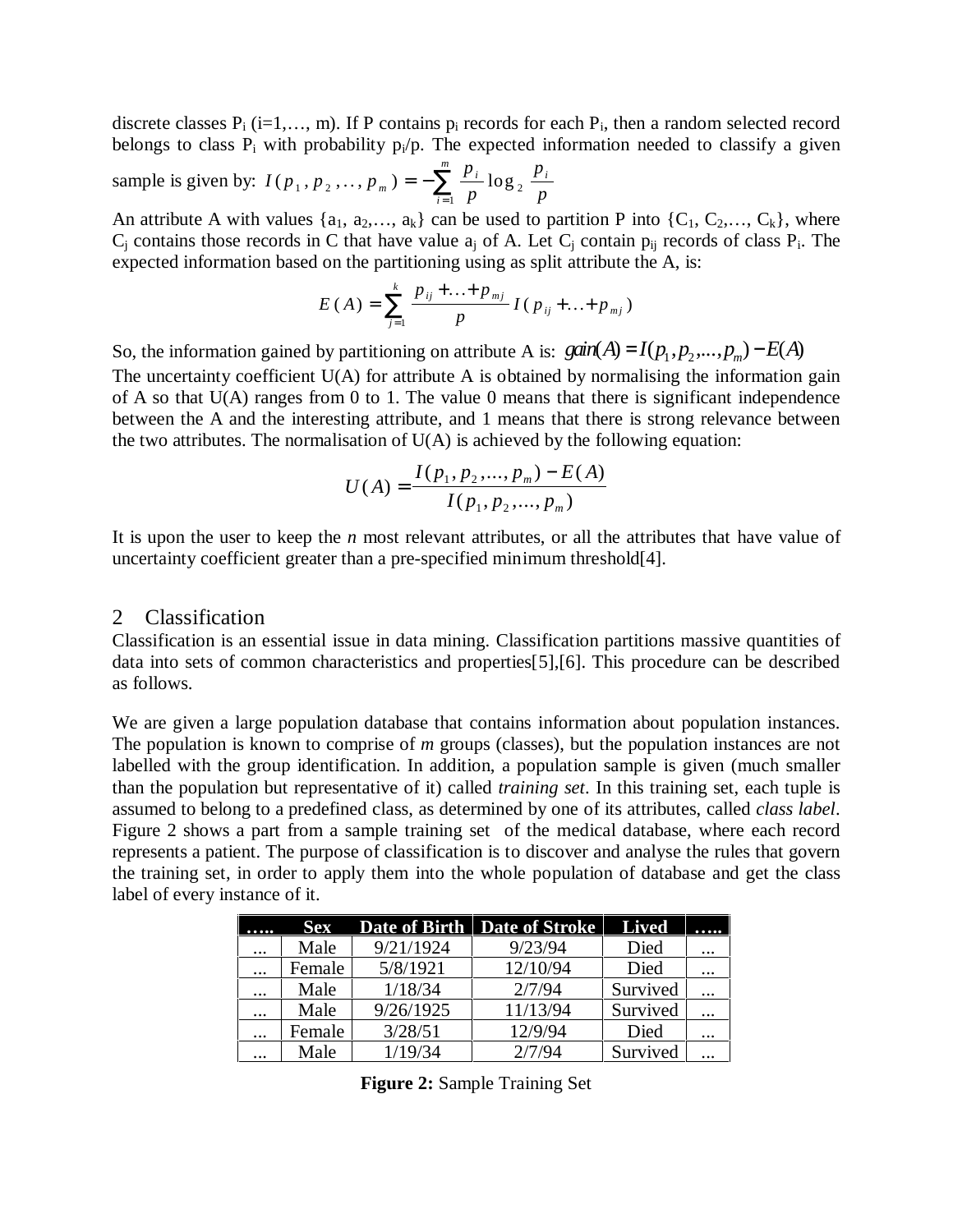The classification technique that we have developed in Easy Miner is based on the decision tree structure. A decision tree is a flow chart structure consisting of internal nodes, leaf nodes and branches. Each internal node represents a test on an attribute and each branch represents the result of that test. Each leaf node represents a class (and in some cases classes).

By using a decision tree, untagged data sample can be classified. This can be done by testing the attribute values of the sample data against the decision tree. A path is produced from the root to a leaf node, which has the class identification of the sample.

#### *2.2 Decision Tree Classifier*

A decision tree is a class discriminator that recursively partitions the training set until each partition consists entirely or dominantly of examples from one class. Each non-leaf node of the tree contains a *split point*, which is a test on one or more attributes and determines how the data is partitioned. Figure 3 shows a sample decision-tree classifier based on the training set shown in Figure 2. This decision tree can be used in order to discriminate future patients that had stroke into *Lived* or *Died* categories.



**Figure 3:** Decision Tree

#### *2.2.1 Characteristics of a Decision Tree Classifier*

There are several simple characteristics in a decision tree classifier:

- 1. If a node is an internal one, then the left child node will inherit form it the data that satisfies the test of the node, and the right child node will inherit the data that does not satisfy the splitting test.
- 2. As we go down in the tree and the depth increases, the size of the data in nodes is decreasing and the probability that this data belongs to only one class increases.
- 3. Each node can have two or none children nodes. For this reason, it is obvious that the decision tree is a binary tree.
- 4. Because the decision tree is a binary tree, the number of internal nodes is (n-1)/2 and the number of leafs is  $(n+1)/2$ , where n is the total number of leafs in the decision tree.
- 5. Each path from the root to as leaf can be easily translated into *IF-THEN* rules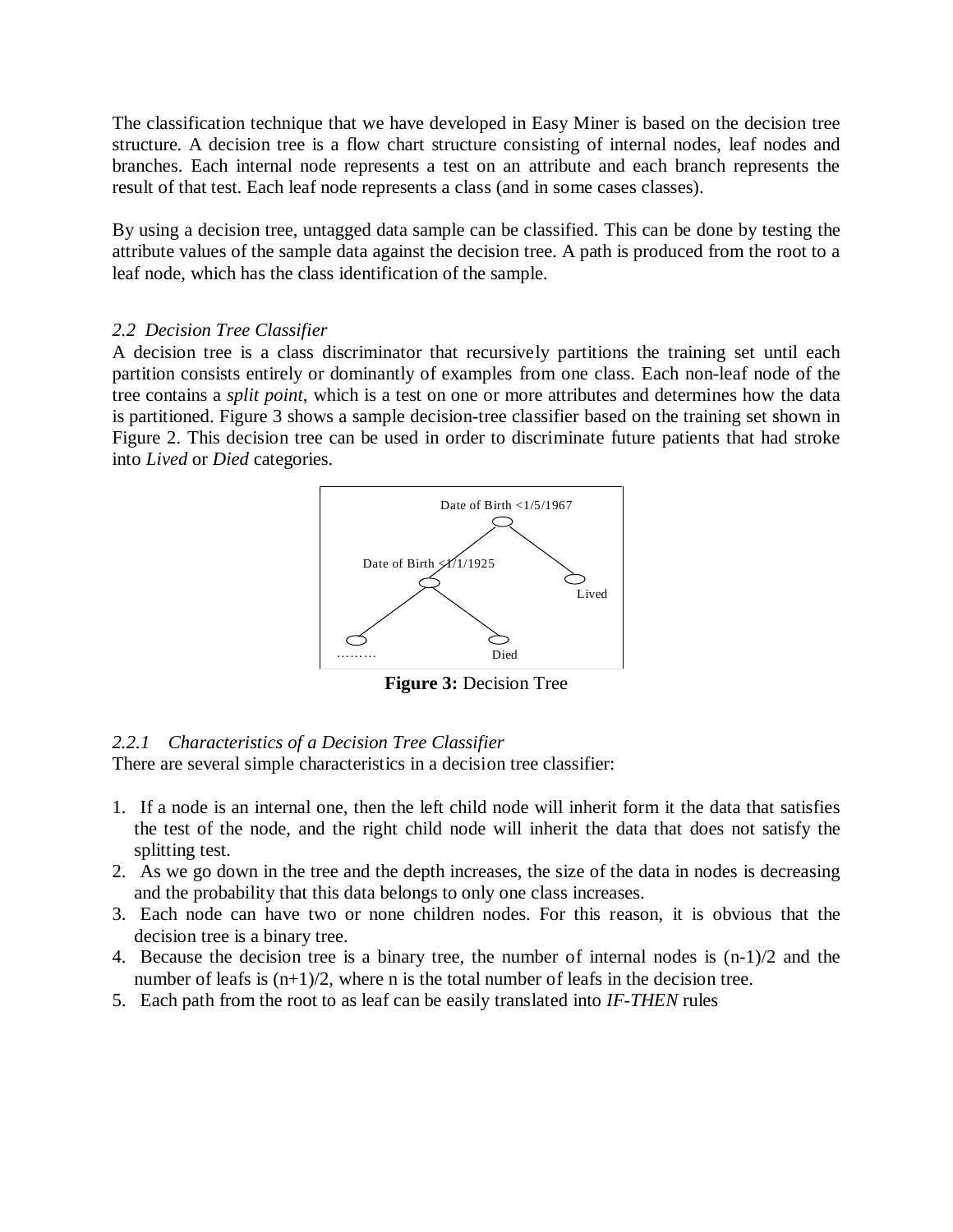#### *2.2.2 Collection of Training Set*

In order to construct a decision tree classifier, the first step is to retrieve the classification task relevant data and store them in a relation (table). This is an ease task that executing a usual query can perform it.

The second step after collecting the classification task relevant data is to examine the generated training set with the purpose to "purify" it and make it suitable for input to the classification process. Including irrelevant attributes in the training set would slow down and possibly confuse the classification process. So the removal of them improves the classification efficiency and enhances the scalability of classification procedures by eliminating useless information and reducing the amount of data that is input to the classification stage. Therefore, *relevance analysis* is performed to the data set and then only the most n-relevant attributes are kept.

#### *2.2.3 Construction of a Decision Tree Classifier*

The algorithm that we are going to use for tree building is, in general, the following:

*MakeTree(Tiraining Data T)* **if** *(all points in S are in the same class)* **then return** *EvaluateSplits( )* **if** *(T can not be further partition)* **then** *Evaluate Each Class Probability(S)* **return** *Use best split found to partition S into S1 and S2 Delete(S) MakeTree(S1) MakeTree(S2)*

The main points in this tree building algorithm are:

#### *2.2.3.1 Data Structures*

For each attribute of the training data a separate list is created. An entry of the attribute list has the following fields: (i) attribute value, (ii) class label, (iii) index of the record (id) from which these value has been taken. Initial lists for numeric attributes are sorted when first created.

In the beginning, all the entries of the attribute lists are associated with the root of the tree. As the tree grows and nodes are split to create new ones, the attribute lists of each node are partitioned and associated with the children. When this happens, the order of the records in the list is preserved, so resorting is unnecessary and not required.

Other data structures that are used are *histograms*. These histograms are used to capture the class distribution of the attribute records at a given node. So, for numeric attributes, two histograms are associated with each decision-tree node that is under consideration for splitting *Cabove* and *Cbelow*. *Cbelow* contains the distribution of attributes that have been already processed, and *Cabove* contains it for those that are not. Categorical attributes also have also a histogram associated with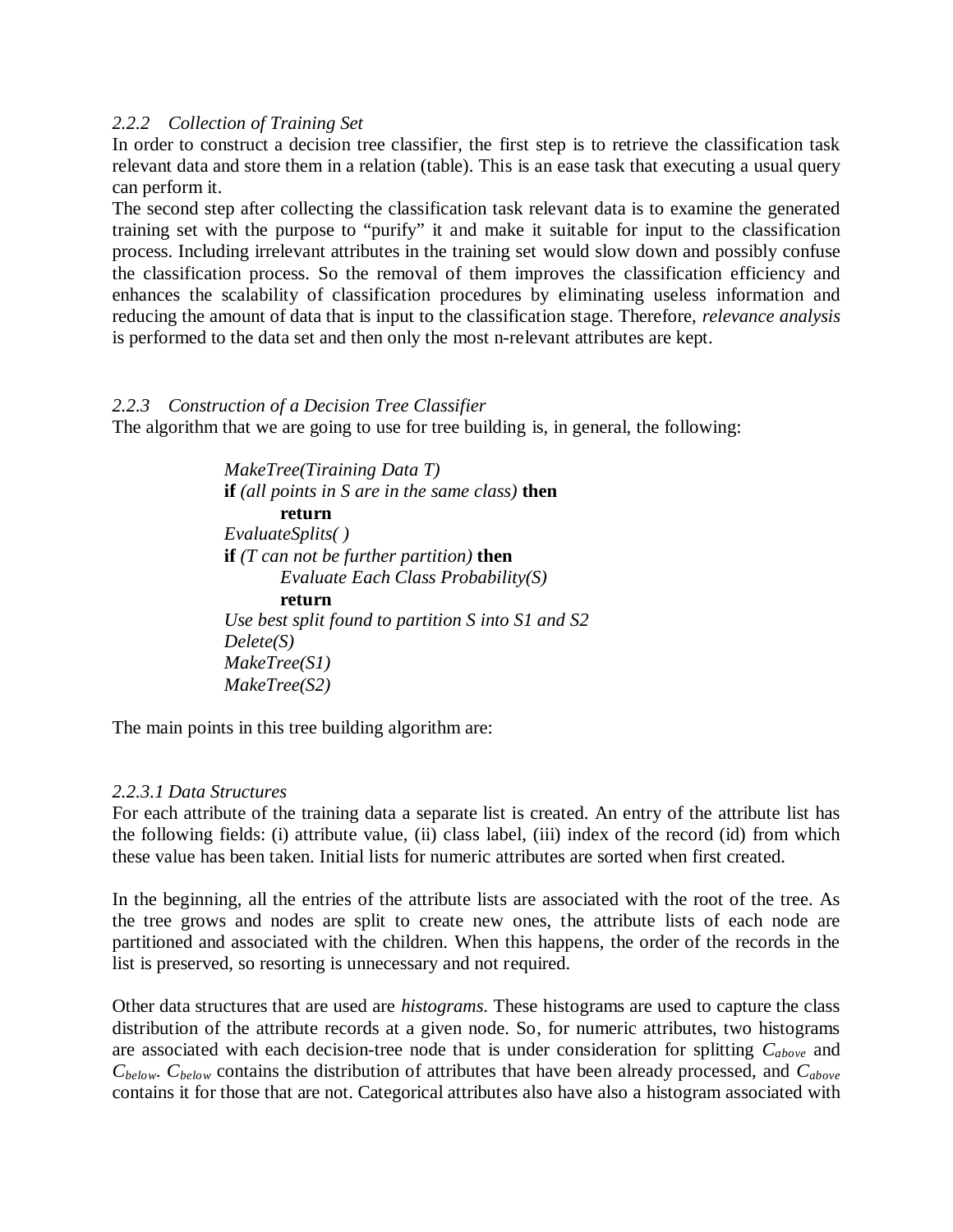a node an is called *count matrix*. So, for a numeric attribute the histogram is a list of pairs of the form <class, frequency> and for a categorical attribute, the histogram is a list of triples of the form <attribute value, class, frequency>.

#### *2.2.3.2 Evaluation of splits for each attribute*

For the evaluation of alternative splits are used splitting indexes. Several splitting indexes are used for this purpose. Two of the most popular and acceptable indexes are the *gini index* and the *entropy index.* Assuming that we have a data set T which contains examples from n classes and where  $p_i$  is the frequency of class j in data set T then  $gini(T)$  is:

$$
gini(T) = 1 - \sum_{j=1}^{n} p_j^2
$$
 and the entropy index  $Ent(T)$  is:  $Ent(T) = -\sum_{j=1}^{n} p_j \log_2(p_j)$ 

If a split divides S into subsets  $S_1$  and  $S_2$ , then the values of the indexes of the divided data are given by:

$$
gini_{split}(S) = \frac{n_1}{n}gini(S_1) + \frac{n_2}{n}gini(S_2) \text{ and } Ent_{split}(S) = \frac{n_1}{n}Ent(S_1) + \frac{n_2}{n}Ent(S_2)
$$

The advantage of these indexes is that their calculation requires only the distribution of the class values in each of the partitions.

To find the best split point for a node, we scan each of the attributes lists and evaluate splits based on that attribute. The attribute containing the split point with the lowest value for the split index (gini or entropy) is then used to split the node.

There are two kinds of attributes that we can perform a split:

- *Numeric attributes*. If we have a numeric attribute A, a binary split A<u is performed to the set of data that it belongs. The candidate-split points are midpoints between every two successive attribute values in the training data. In order to find the split for an attribute on a node, the histogram *Cbelow* is initialised to zeros whereas *Cabove* is initialised with the class distribution, for all the records for the node. For the root node, this distribution is obtained at the time of sorting. For the other nodes, this distribution is obtained when the node is created. Attribute records are read one at a time and *Cbelow* and *Cabove* are updated for each record read. After each record is read, a split between values we have and we have not yet seen is evaluated. *Cbelow* and *Cabove* have all the information to compute the *gini* or *Entropy* index. Since the lists for numeric attributes are kept in sorted order, each of the candidate split points for an attribute is evaluated in a simple scan of the associative attribute list. If a successful point is found, we save it and we de-allocate the *Cbelow* and *Cabove* histograms before we continue on the next attribute
- *Categorical Attributes.* If S(A) is the set of possible values of a categorical attribute A, then the split test is of the form  $A \in S'$ , where  $S' \subset S$ . A single scan is made through the attribute list collecting counts in the count matrix for each combination of class label and attribute value found in the data. Once we have finished, we consider all subsets of the attribute values as possible split points and compute the corresponding index. The information that is needed for computing the index is available in the count matrix.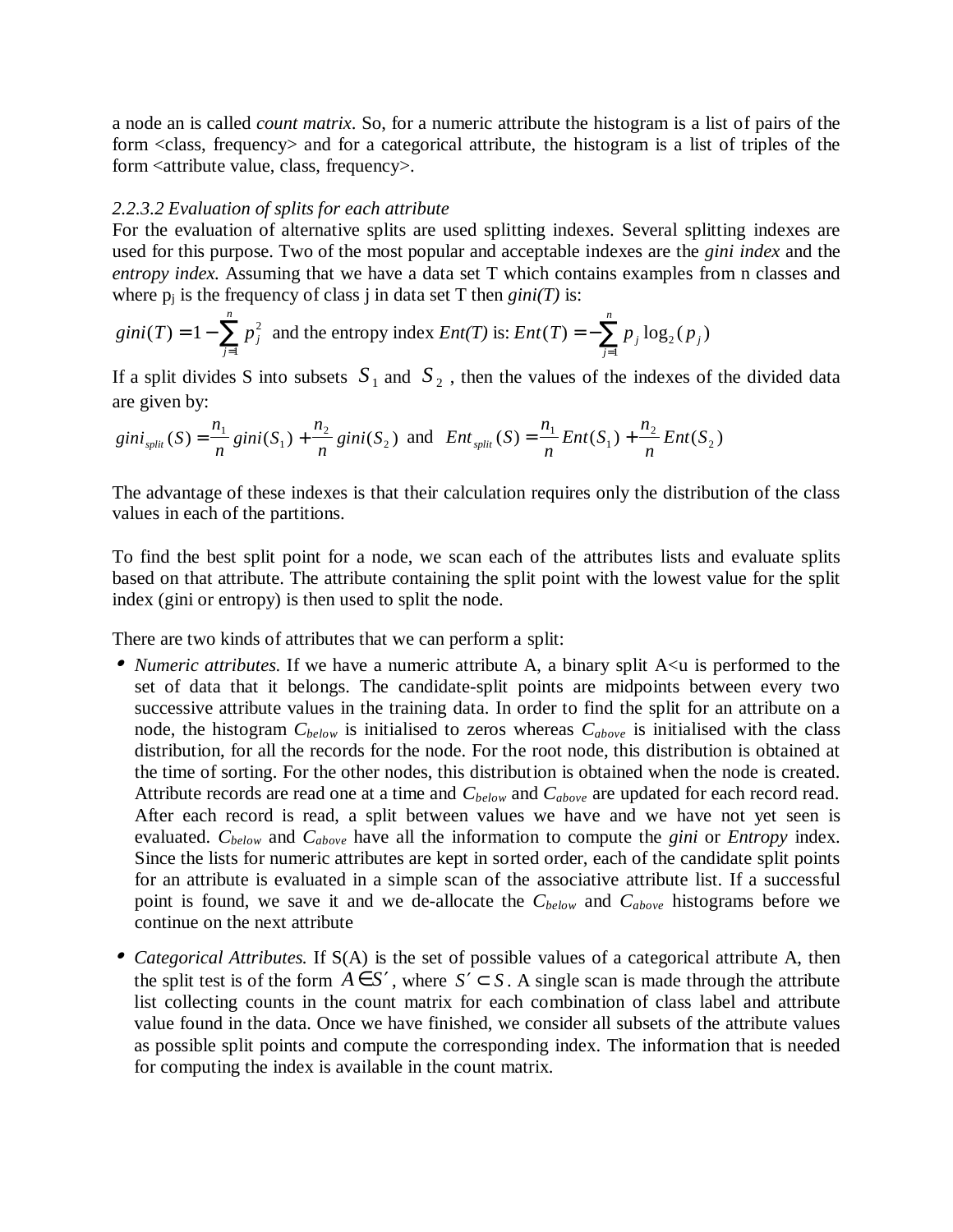#### *2.2.3.3 Implementation of the split*

When we have found the best split point for a node, a split is performed by creating two child nodes and dividing the attribute records between them. The partition of the attribute list of the splitting attribute is straightforward. We simply scan the list, apply the split test and move the records to the two attribute lists of the children nodes. As we partition the list of the splitting attribute, we insert the ids of each record to a hash table, reporting to which child the record was moved. Once all the ids have been collected, we scan the lists of the remaining attributes and examine the hash table with the id of each record. So by following this procedure, we know in which child to place the record. During the splitting operation, class histograms are built for each new leaf.

#### *2.2.3.4 Case of impossible partition*

There are some cases that a data set can not be further partitioned. To understand this fact, let us consider the example of Figure 5.

|          | Sex    |          | Date of Birth Date of Stroke | – Lived  |          |
|----------|--------|----------|------------------------------|----------|----------|
| $\cdots$ | Female | 5/8/1921 | 12/10/94                     | Lived    | $\cdots$ |
| $\cdots$ | Female | 5/8/1921 | 12/10/94                     | Died     | $\cdots$ |
| $\cdots$ | Male   | 1/18/34  | 2/7/94                       | Survived | $\cdots$ |
| $\cdots$ | Female | 3/28/51  | 12/9/94                      | Died     | $\cdots$ |

**Figure 5:** Case of Impossible Partition

In this case, it is obvious that is impossible for a classifier to split the first two records into two separate data sets. This is because there are identical in all the attributes, except the classifying attribute *Lived*. In large databases this is not an unusual fact. Especially in temporal databases, the stable data during the time appears to have the same values in different time-points.

In this case, we consider the node with that data set as a leaf of the decision tree with more than one class label.. A record of the data set of such a leaf belongs to a class j with probability  $r_i/r$ , where  $r_i$  is the number of tuples of each class *j* in that data set and *r* is the total number of the records of this data set. When an unclassified data set is given as input to the classifier it is possible that some of its records satisfy the classification rule that corresponds to the path from the root to such a leaf. Then these records belong to a class j of that leaf with probability:  $r_i/r$ .

#### *2.3 Example of using Classification*

We used Easy Miner to classify records of patients that had heart attack based on the values of attribute *Lived*. By using a relatively small training set, we built a classifier for attribute *Lived* and after that we used that classifier to classify all the records in the medical database. A part of the results of the classification process is shown in Figure 2. The attribute *Predicted Lived* contains the prediction/classification for attribute *Lived*.

| $\ddotsc$ | <b>Sex</b> |           | Date of Birth Date of Stroke | Lived    | <b>Predicted Lived</b>                  |          |
|-----------|------------|-----------|------------------------------|----------|-----------------------------------------|----------|
|           | Male       | 9/26/1925 | 11/13/94                     | Lived    | Lived (Probability = $100\%$ )          | .        |
| $\cdots$  | Male       | 9/21/1924 | 9/23/94                      | Died     | Died (Probability = $100\%$ )           | $\cdots$ |
| $\cdots$  | Male       | 11/1/1921 | 9/23/94                      |          | Un-Known Lived (Probability = $100\%$ ) | $\cdots$ |
| $\cdots$  | Male       | 10/7/1921 | 9/23/94                      | Un-Known | Died (Probability = $100\%$ )           |          |
|           | Female     | 3/28/51   | 12/9/94                      | Died     | Died (Probability = $100\%$ )           |          |
|           |            |           |                              |          |                                         |          |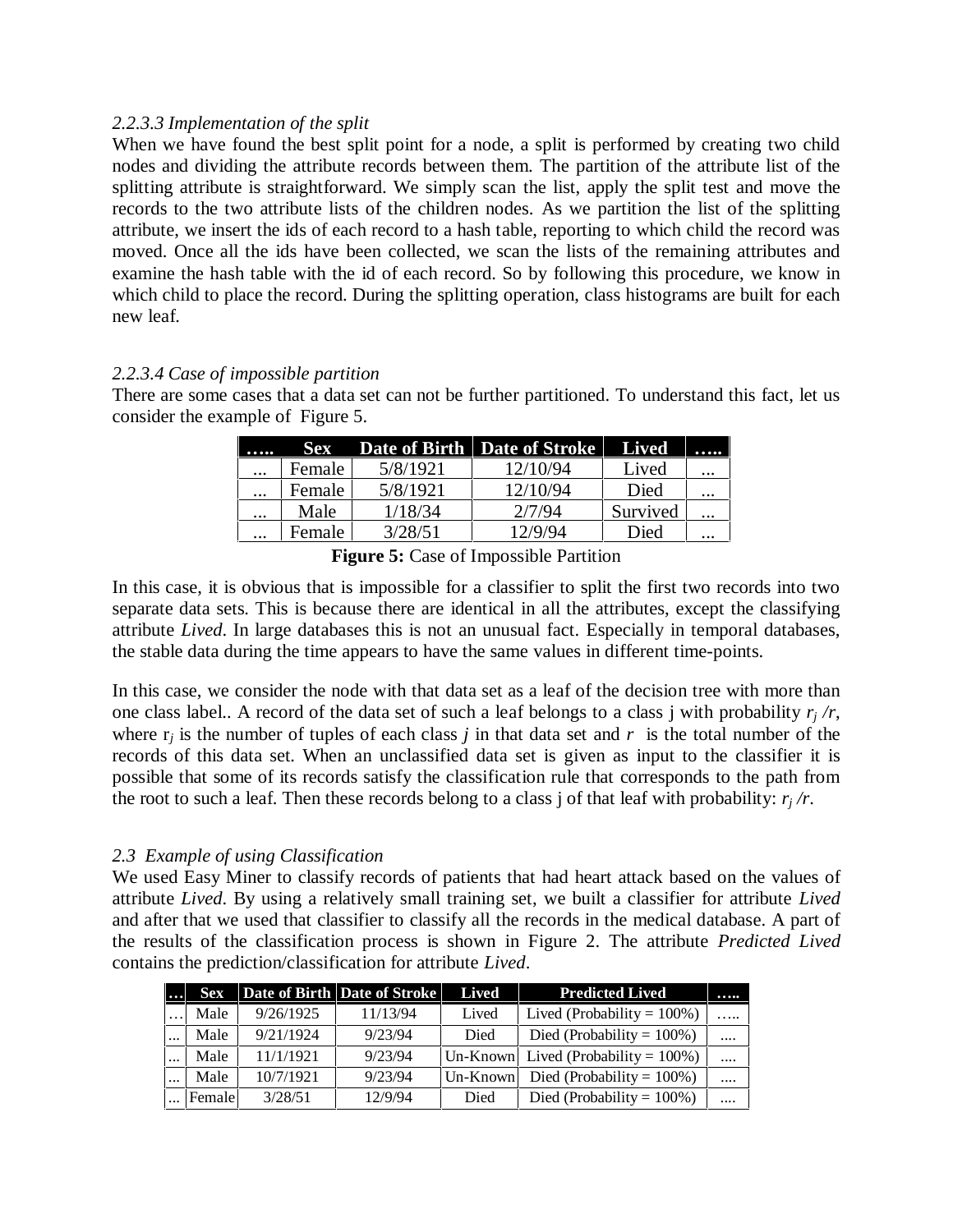| Female | 3/28/51   | 12/9/94  | Un-Known | Died (Probability = $100\%$ )           |          |
|--------|-----------|----------|----------|-----------------------------------------|----------|
| Female | 4/24/51   | 12/9/94  |          | Un-Known Lived (Probability = $100\%$ ) | $\cdots$ |
| Female | 5/8/1921  | 12/10/94 | Died     | Died (Probability = $100\%$ )           | $\cdots$ |
| Female | 10/7/1921 | 12/10/94 |          | Un-Known Lived (Probability = $100\%$ ) | $\cdots$ |
| Female | 12/8/1921 | 12/10/94 |          | Un-Known Lived (Probability = $100\%$ ) | $\cdots$ |
| Male   | 1/18/34   | 2/7/94   | Lived    | Lived (Probability = $100\%$ )          |          |
|        |           |          |          |                                         |          |

**Figure 2:** Classified Medical Data

#### 3 Association Rules

With the wide applications of computers and automated data collection tools in business transactions processing, massive amounts of transaction data have been collected and stored in databases. Discovery of interesting association or sequential patterns among those huge amounts of data is an area in which the recent research of data mining is focused. Association rules describe how often two facts happen together. For instance some association rules that could exist in a supermarket database are: "most customers with children buy a particular brand of cereal if it includes baseball cards", "most customers who buy beer, buy also chips".

#### *3.2 Definition and properties of Association Rules*

An association rule is a rule, which implies certain association relationships among a set of objects in a database. The formal definition of such kind of rules is the following[7].

Let  $I = \{i_1, i_2, \ldots, i_m\}$  be a set of *items*. Let DB be a database of transactions, where each transaction T consists of a set of items such that  $T \subseteq I$ . Given an *itemset*  $X \subseteq I$ , a transaction T *contains* X only and only if  $X \subseteq T$ . An association rule is an implication of the form  $X \Rightarrow Y$ , where  $X \subseteq I$ ,  $Y \subseteq I$  and  $X \cap Y = \emptyset$ . The association rule  $X \Rightarrow Y$  holds in DB with *confidence c* if the probability of a transaction in DB which contains X also contains Y is *c*. The association rule  $X \Rightarrow Y$  has *support s* in DB if the probability of a transaction in DB contains both X and Y is *s*. The task of mining association rules is to find all the association rules whose support is larger than a *minimum support threshold*  $\sigma'$  and whose confidence is larger than a *minimum confidence threshold <sup>l</sup>* ′ .

#### *3.3 A method for Mining Association Rules*

When we examined classification, we saw that a decision tree classifier is a collection of *IF-THEN* rules that are expressed by its individual paths. This is a semantic characteristic of decision trees and we are taking advantage of it in order to develop a method for finding association rules from a database. The rules that our method discovers have the form:  $X \Rightarrow Y$ , where  $X$  is a set of conditions upon the values of several attributes and  $Y$  a specific value of one attribute. This attribute Y is called *interesting attribute.*

The method that we are going to discuss has three simple steps:

- 1. Data Preparation
- 2. Generation of rules
- 3. Selection of strong rules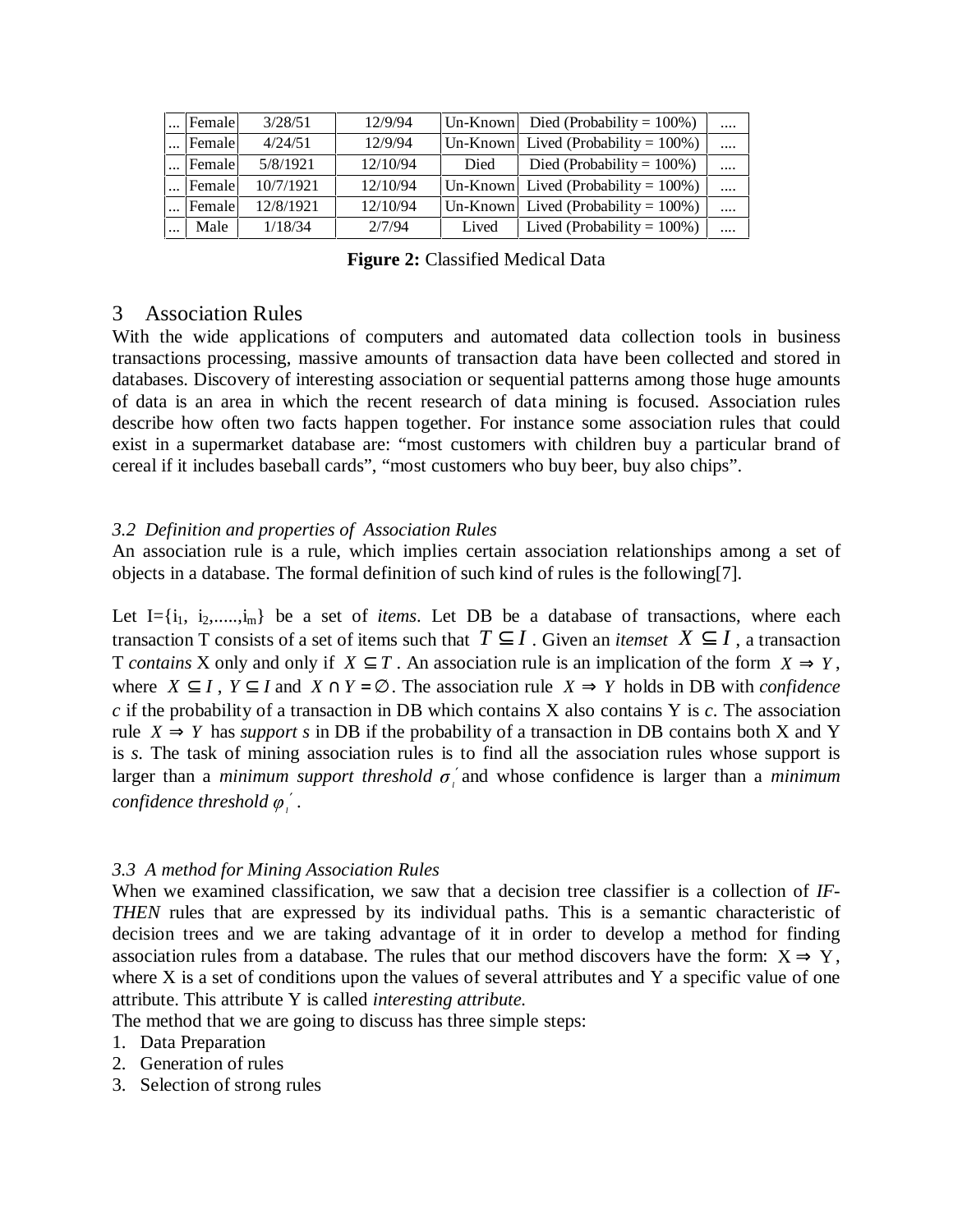#### *3.3.1 Data Preparation*

In this stage, the data set in which there is interest on finding association rules, is prepared for applying the method that is going to be presented. In order to do that, and convert the examined data set into our method required format, the next steps must be followed.

- 1. The *interesting attribute*, in which there is interest on finding association rules, must be selected and discriminated from the others. In case that there is interest on more than one attribute, then the *interesting attribute* can be constructed from the join of these attributes.
- 2. Generalisation induction is performed on the *interesting attribute* by using, the relative with that attribute, concept hierarchies. In case that the *interesting attribute* is of *numeric* type, then its values are being separated into a number of ranges. Then each value of the numeric attribute is replaced by the range that it belongs. So, by this method the initially numeric attribute has been converted into a categorical one with only a few values of higher level. Another result of the generalisation induction on the *interesting attribute*, is that the discovered rules  $X \Rightarrow Y$  will have higher confidence because Y will have also higher support.
- 3. If among the data set there are categorical attributes (except the *interesting* one) that have a large number of distinct values, then the attribute-oriented induction should be performed on them as well. This results in viewing the data in abstractions that are more useful and in generating candidate data sets for finding association rules, that have quite significant support.

#### *3.3.2 Generation of Rules*

After the stage of preparation of data, the *interesting attribute* can be considered as the class label of the whole set of data. Hence, a decision tree classifier can be constructed, based on that classifying attribute. Each path of this decision tree represents one or more rules of the form:

#### **IF** *(sequence of intermediate conditions)* **THEN** *(classifying attribute value)*

The confidence of each generated rule from such a path is  $r_i/r$ , where  $r_i$  is the number of tuples of each class j that has records in the data set of that leaf, and *r* is the total number of the records of that data set.

#### *3.3.3 Selection of Strong Rules*

After extracting all the rules from the built decision tree, we select only those that are strong. As strong rules have been defined the rules  $A \Rightarrow B$  that the support of A and B are above the minimum support threshold, and their confidence is greater than the minimum confidence threshold.

In the following table there rules that were discovered by using this technique of Easy Miner are presented. These rules concern the *Credit* database.

| <b>Rule's Body</b>                                                                 |        | <b>Support</b> Confidence |
|------------------------------------------------------------------------------------|--------|---------------------------|
| $IF($ (Marital_Status IN {Single}) THEN (Home = Rent)                              | 16.22% | 65.15%                    |
| $IF$ (Marital_Status NOT_IN {Single}) (Account_Status IN {60 days late}) (1 <      | 12.29% | 66.00%                    |
| $[Nbr_{chidren})$ (Savings_Account IN {Yes}) (1187< Mo_Income) ) THEN (Home = Own) |        |                           |